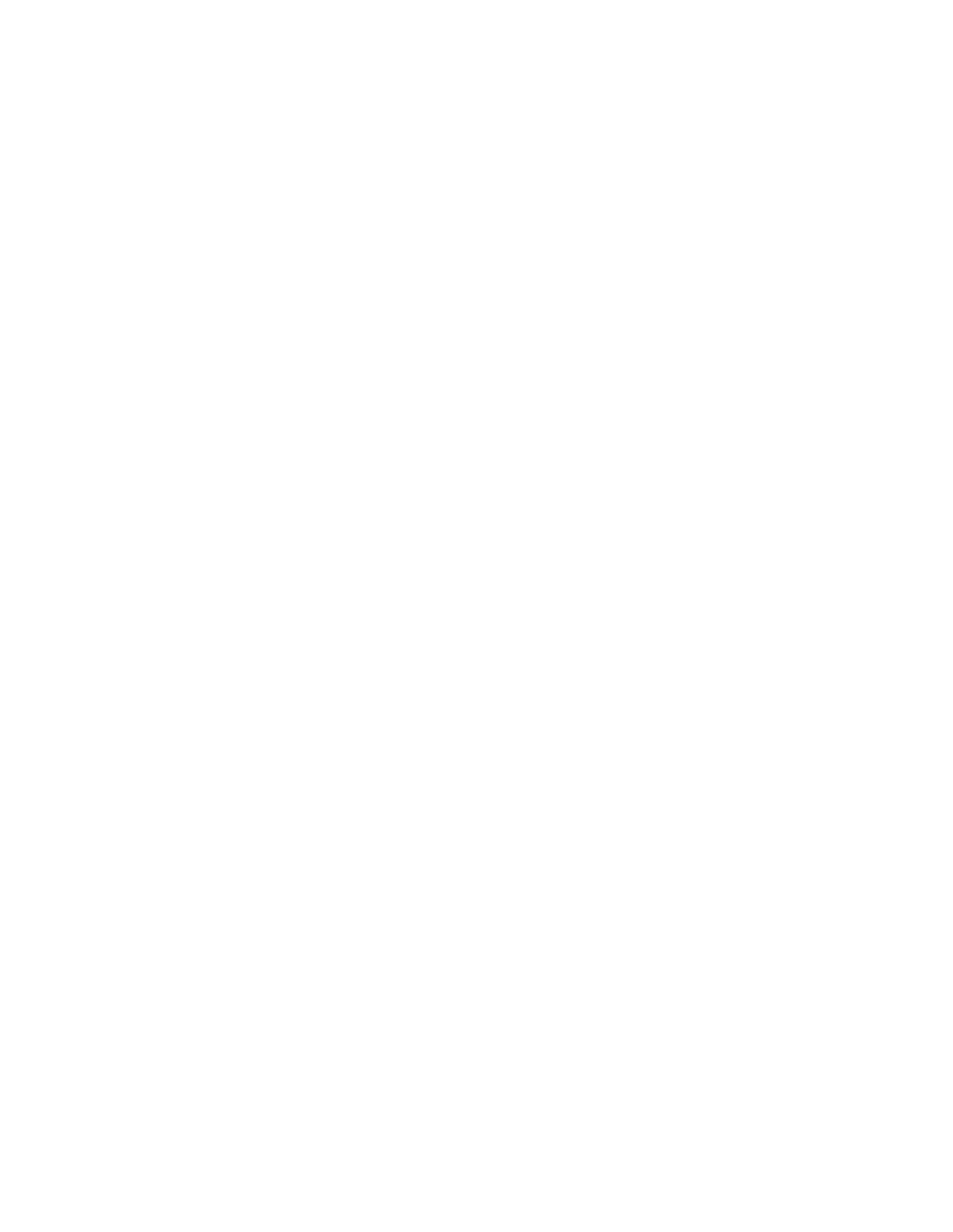# **Dedicated to**

My Parents....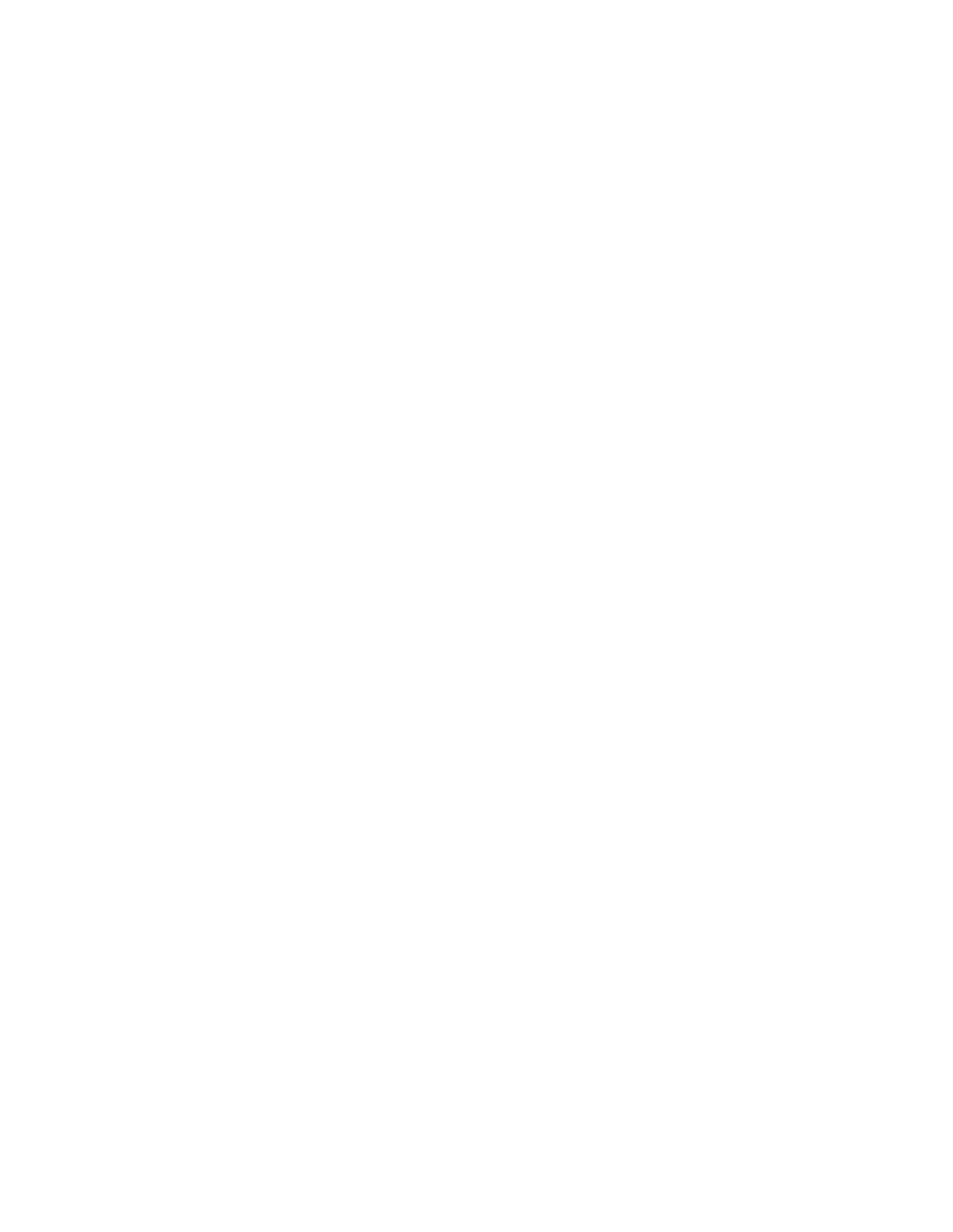### **Certificate**

This is to certify that the thesis entitled *"***Synthesis & characterization of metal oxide nanoparticles and nanostructured films for dye-sensitized solar cell applications***"* being submitted by **Ms. Charu Dwivedi** to the Indian Institute of Technology Delhi, for the award of the degree of **'***Doctor of Philosophy***'** in Centre for Energy Studies, is a record of bonafide research work carried out by her. **Ms. Charu Dwivedi** has worked under my guidance and supervision and has fulfilled the requirements for the submission of this thesis, which to my knowledge has reached the requisite standard. The results contained in this work have not been submitted in part or full, to any other University or Institute for the award of any degree.

**Prof. Viresh Dutta** 

Centre for Energy Studies Indian Institute of Technology Delhi Hauz Khas, New Delhi-110016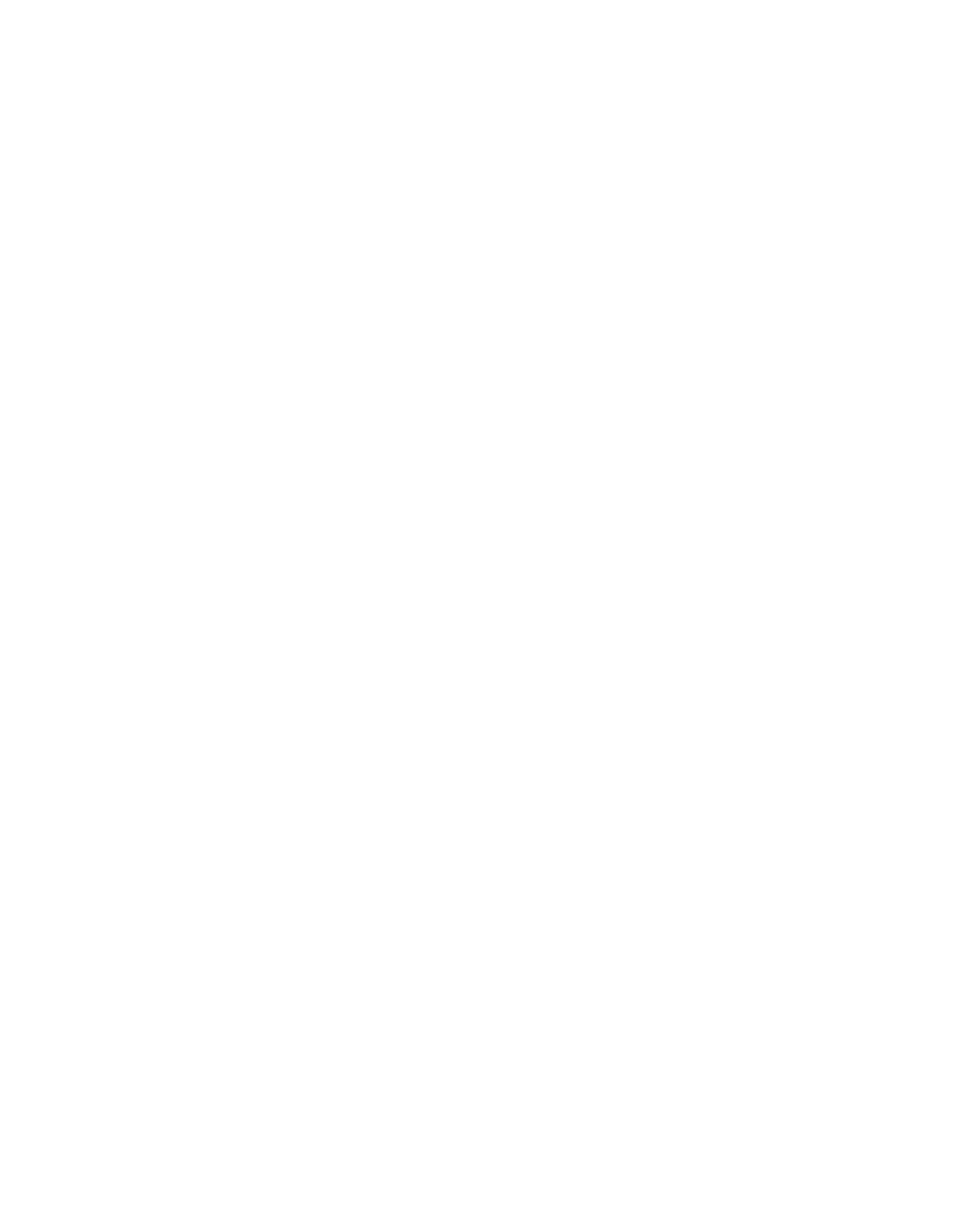### **Acknowledgement**

This is a wonderful opportunity for me to acknowledge the people without whom it would not have been possible to complete my doctoral degree. Truly, words are not enough to express my gratitude to all of them.

First of all, I would like to express my deepest appreciation to my supervisor Prof. Viresh Dutta. I was very fortunate to have such a wonderful person as my Ph.D supervisor. Many thanks for his support, encouragement and having confidence in me. This thesis would not have been possible without his help, support and patience. Your guidance and advices have been invaluable to me. I wish to express my sincere thanks to the Heads of the Centre (during last five years) Prof. S.C. Kaushik and Prof. R.P. Sharma, for their help at various levels. I would like to thank all faculty members of CES, especially Dr. A.K. Mukerjee and Dr. Vamsi Krishna for their valuable suggestions, advices and approval of my thesis work.

My heartfelt thanks to my seniors Dr. Deepak Verma and Dr. A. Rangarao for their time and knowledge to introduce me to the world of "Nano" and teach experimental techniques. Many thanks to Mr. Naresh Kumar for the friendly environment. Thanks to my group members Atif Khan, Sanjay Kumar Swami, Neha Chaturvedi, Eshwar, Nikhil, Sanjay Sardana who created friendly and productive atmosphere in our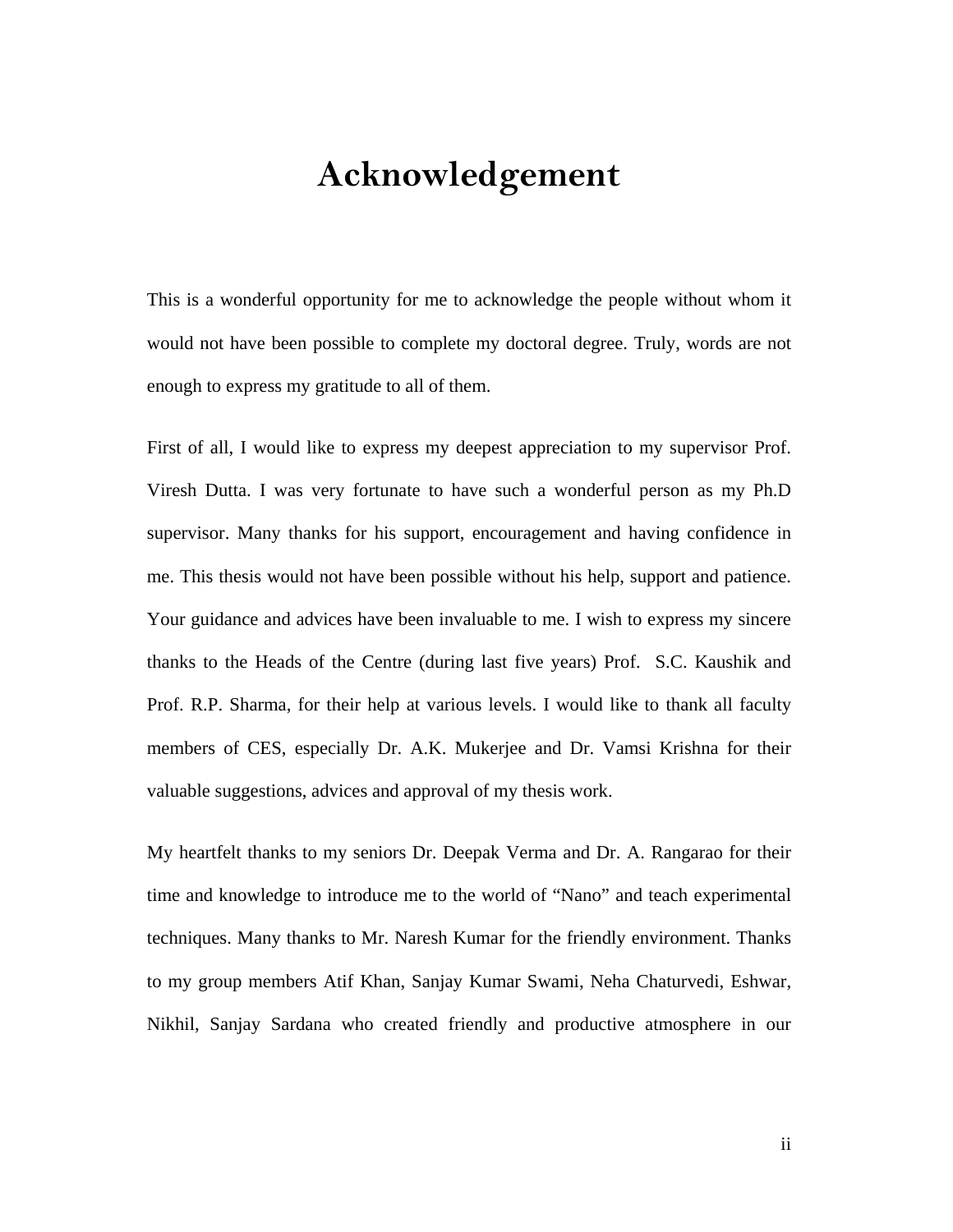Photovoltaic Lab. And a special mention to Neetesh Kumar and Firoz Alam for a constant encouragement and co-operation. I would like to take the opportunity to especially thank Dr. Anuj Kumar and Mr. Nagendra Chaudhary for many assistances during my Ph.D. and being an emotional support too.

Many thanks to my friends Maneesha, Anamika, Geetanjali and Geeta to share all of my sadness and laughter during my stay in I.I.T. hostel. I am fortunate to have Sangita as my true friend. I would like to acknowledge the love of all my family members including my sister-in-laws Upma, Sanyogita and Pushpa.

I also thank Mr. D.C. Sharma for SEM measurements at IIT. It has been his kind support that I could learn the SEM facility so quickly and could scan my samples with such an ease.

To my parents and my husband Dr. Sachin, all I can say is, this small space is not enough to acknowledge your contributions up to this stage of my life. Many thanks to Sachin for encouraging and criticizing me throughout my Ph.D, and for being my great support. And to my parents I just want to say, it was your dream which made my journey up to this possible. Thanks for supporting me and showing faith in me. Last but not the least I thank God almighty for the blessing he has showed on me.

**Charu Dwivedi** 

#### **December- 2012**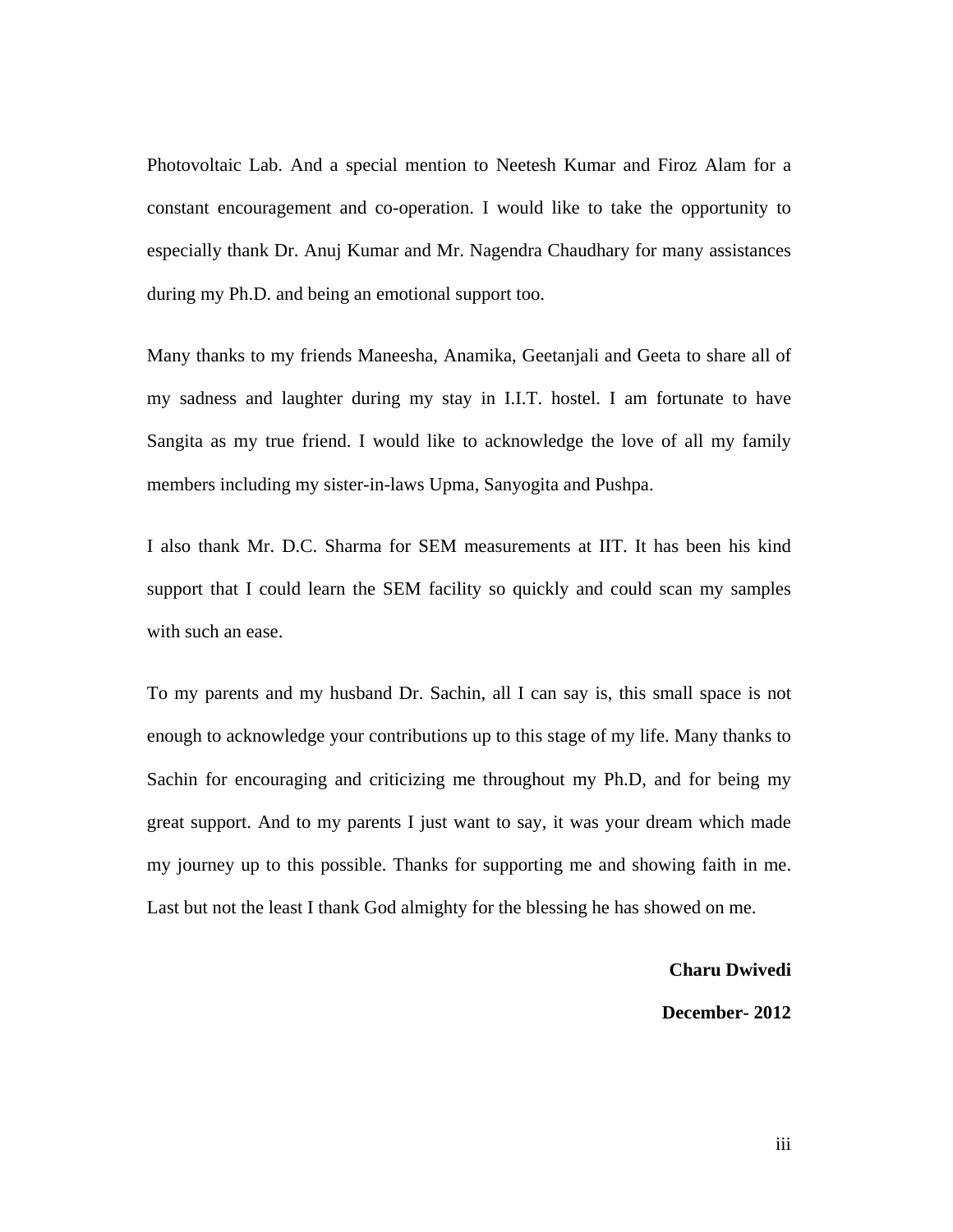#### **Abstract**

The growth of various nanostructures of ZnO (nanorods, nanoflowers, etc.) and hollow microspheres of  $TiO<sub>2</sub>$  by continuous spray pyrolysis (CoSP) rector has been studied. The ZnO nanostructured films are used as a photoelectrode in dye-sensitized solar cells (DSSCs) and their performance is investigated. The thesis begins with an introductory chapter on various photovoltaic technologies and the integration of nanotechnology in PV especially in dye-sensitized solar cells. The operating principle of DSSC is presented. The current status of this technology in India has also been discussed. Second chapter introduces the various experimental and characterization techniques that have been used for the synthesis of metal oxide nanoparticles and nanostructures. The main thesis work involves five distinct studies. Firstly, the conditions to synthesize ZnO nanoparticles via CoSP reactor and the effect of high DC voltage (1kV) applied during synthesis are studied. The as-synthesized nanoparticles are then utilized to prepare thin films on glass substrate or Indium Tin Oxide (ITO) coated glass substrates via spin coating. The films grown by spin coating have issues with the adhesion property. So, it is thought of growing films directly by keeping the substrates inside the CoSP reactor, which saves time and helps in the collection of both nanoparticles and nanostructured films altogether. Thus secondly, the optimum conditions to grow nanorod and various other nanostructures on various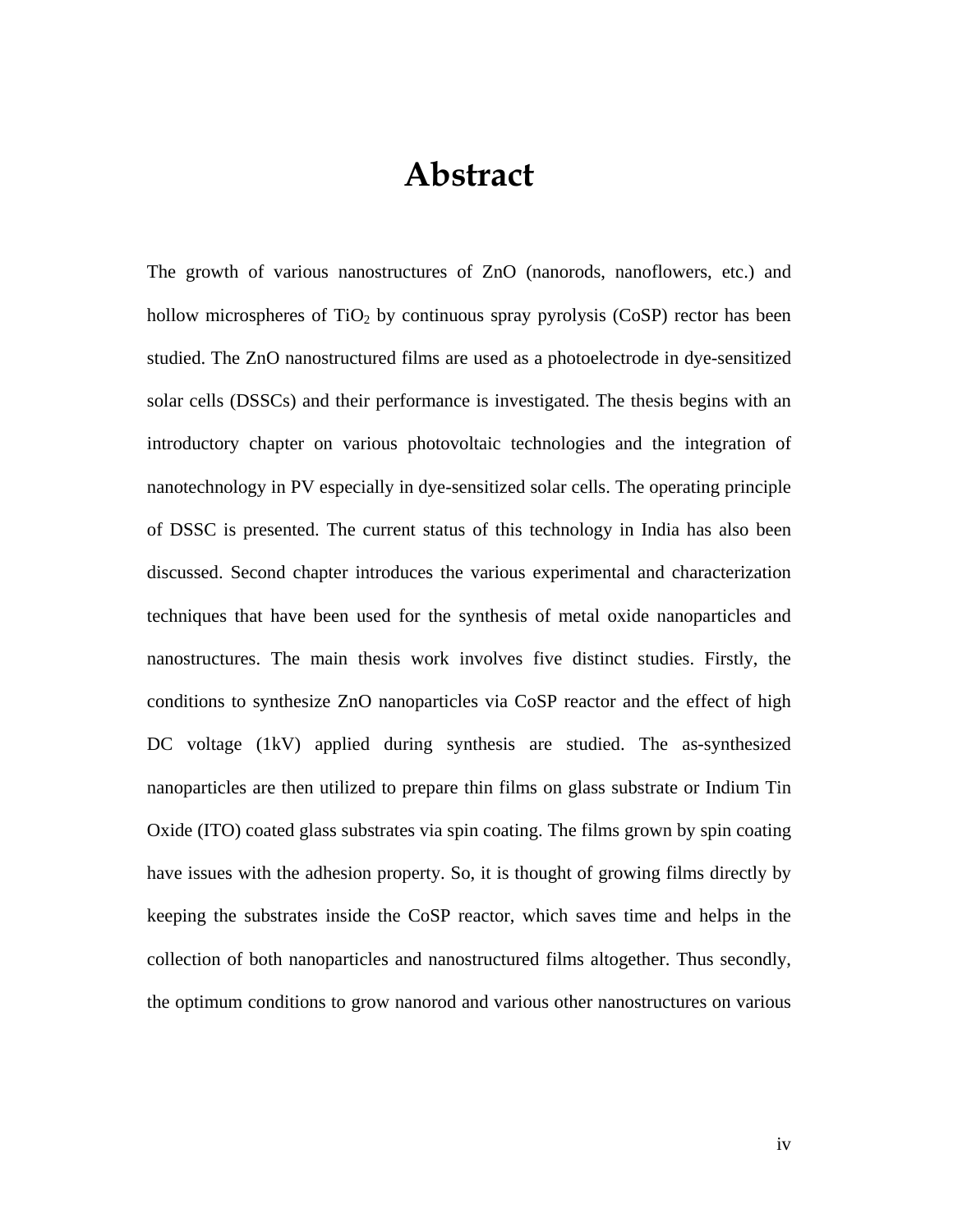substrates (glass, ITO, Si, Cu, etc.) using a seed layer are studied. In this, the effect of substrate pre-treatment, deposition time, seed layer, annealing temperature, applied voltage have been studied. A comparative study of the PL properties of as collected nanoparticles and nanostructured films deposited at the same time is also done. Thirdly, the conditions to synthesis of aluminium doped ZnO (AZO) nanoparticles and nanostructured films are investigated. Further, the effect of seed layer and annealing temperature is studied on the morphology of nanostructured films. The current–voltage curves of the thin film with ZnO and AZO nanorod arrays are measured. Fourthly, the growth of hollow microspheres of  $TiO<sub>2</sub>$  and the effect of precursor concentration, applied voltage and annealing is also studied. The precursor concentration and applied voltage are found to have a direct impact on the size of the microspheres, which is also evident in the absorption spectrum. Finally, these assynthesized nanostructures of ZnO are incorporated as a photoelectrode and the hollow microspheres of TiO<sub>2</sub> are incorporated as a scattering layer on top of a TiO<sub>2</sub> ( $\sim$ 20 nm) transparent layer in DSSCs and their performance have been investigated. Effect of deposition time of ZnO nanorod array films as photoelectrode on cell efficiency is presented. The thesis concludes with a summary of the work done, some general conclusions and comments on possible future directions.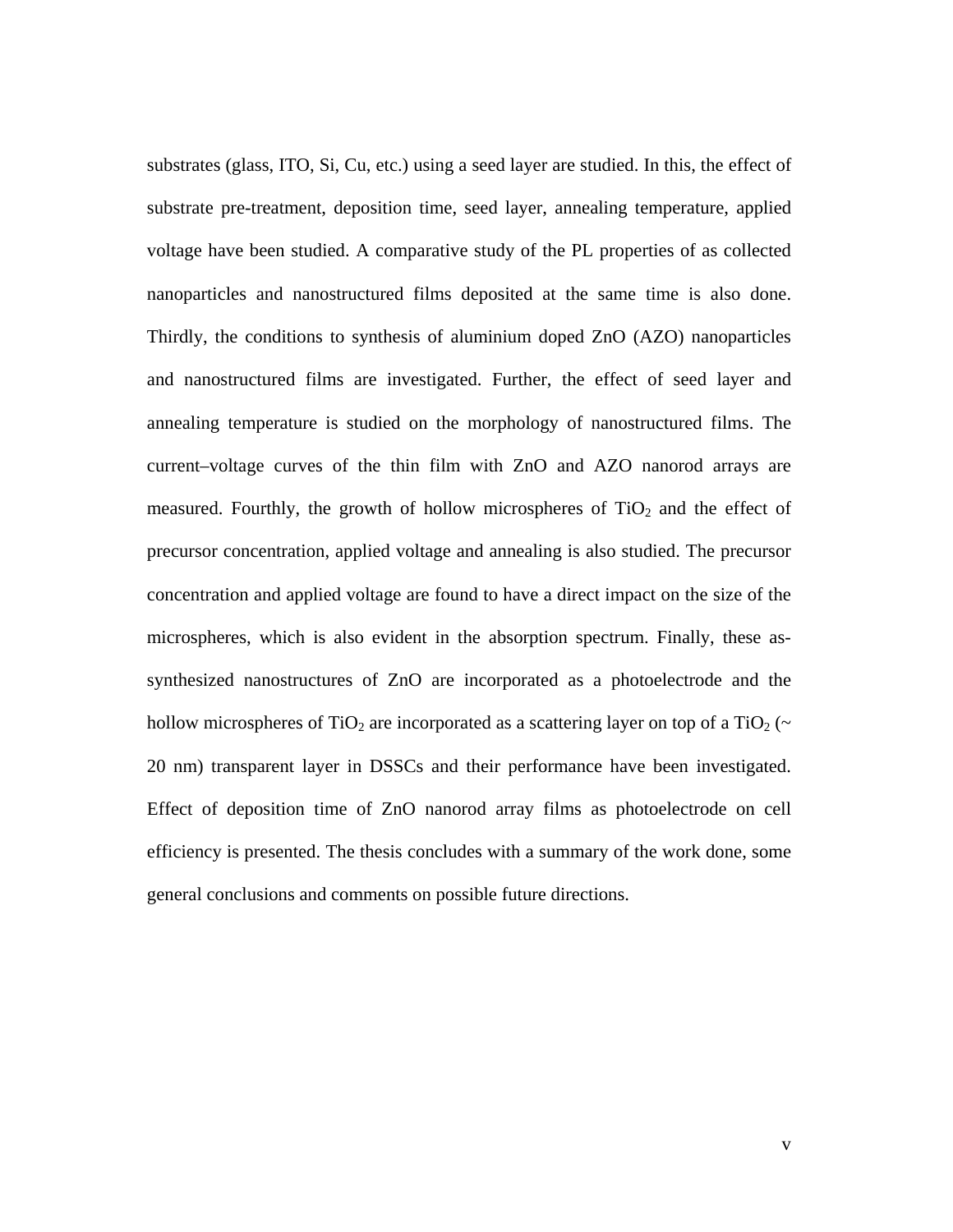#### **Contents**

| Certificate             | $\mathbf{i}$ |
|-------------------------|--------------|
| Acknowledgement         | ii           |
| <b>Abstract</b>         | iv           |
| <b>List of Acronyms</b> | xiv          |
| <b>List of Figures</b>  | XV           |
| <b>List of Tables</b>   | XX           |

| 1.2.1   |                                                          |  |
|---------|----------------------------------------------------------|--|
| 1.2.2   |                                                          |  |
| 1.2.3   |                                                          |  |
| 1.2.3.1 |                                                          |  |
| 1.2.3.2 |                                                          |  |
|         |                                                          |  |
| 1.3.1   | Single crystal and multicrystalline silicon solar cells7 |  |
| 1.3.2   |                                                          |  |
| 1.3.3   |                                                          |  |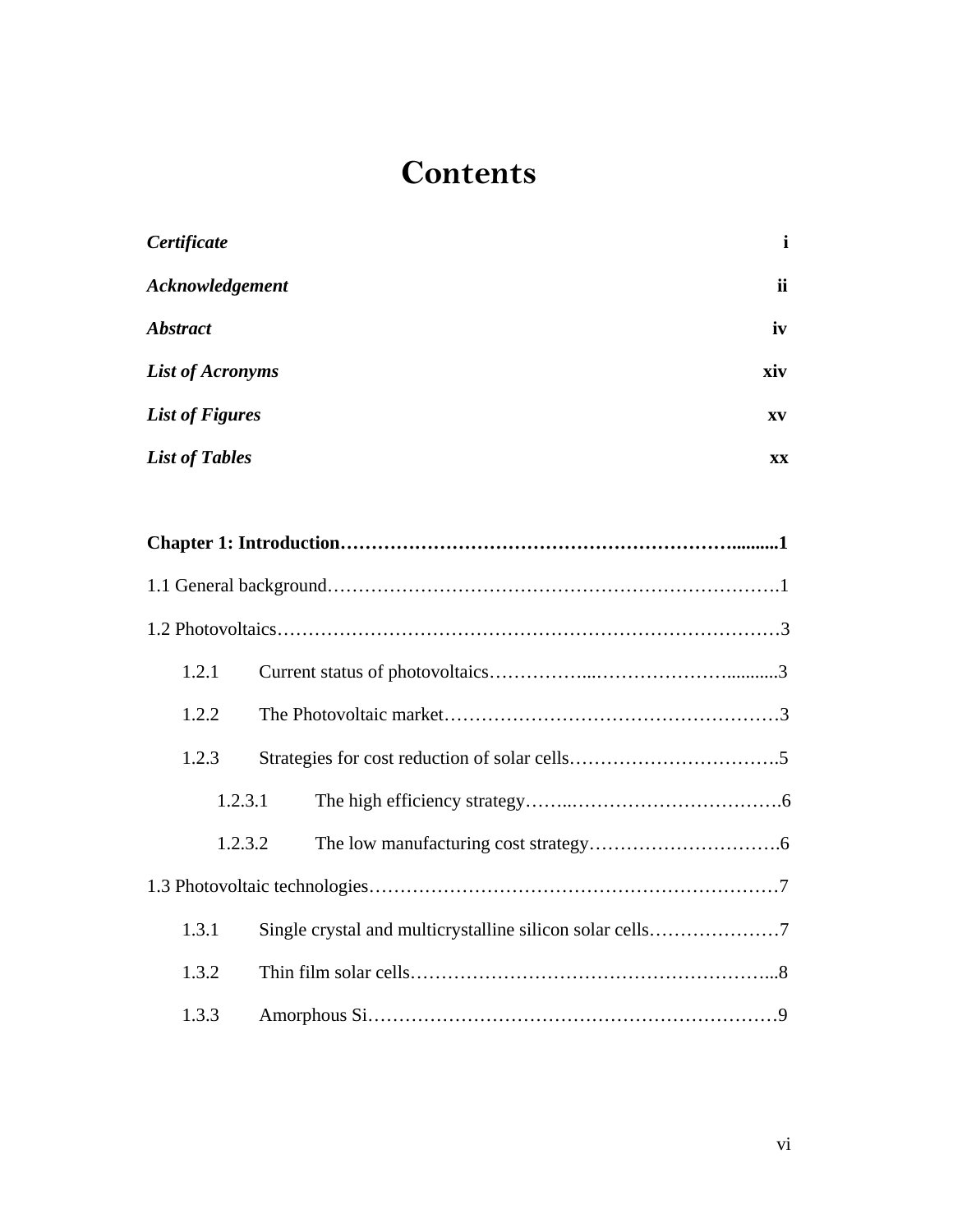| 1.3.4 |                                                              |  |
|-------|--------------------------------------------------------------|--|
| 1.3.5 |                                                              |  |
| 1.3.6 |                                                              |  |
| 1.3.7 |                                                              |  |
| 1.3.8 |                                                              |  |
| 1.3.9 |                                                              |  |
|       |                                                              |  |
|       |                                                              |  |
| 1.5.1 | Operating principle of the dye-sensitized solar cell16       |  |
| 1.5.2 | Dye-sensitized solar cells with aligned nanorods/nanotubes19 |  |
|       |                                                              |  |
|       |                                                              |  |
|       |                                                              |  |
|       |                                                              |  |
| 1.10  |                                                              |  |
|       |                                                              |  |

| Chapter 2: Section A- Techniques for the synthesis of metal oxide nanoparticles |  |  |
|---------------------------------------------------------------------------------|--|--|
|                                                                                 |  |  |
|                                                                                 |  |  |
|                                                                                 |  |  |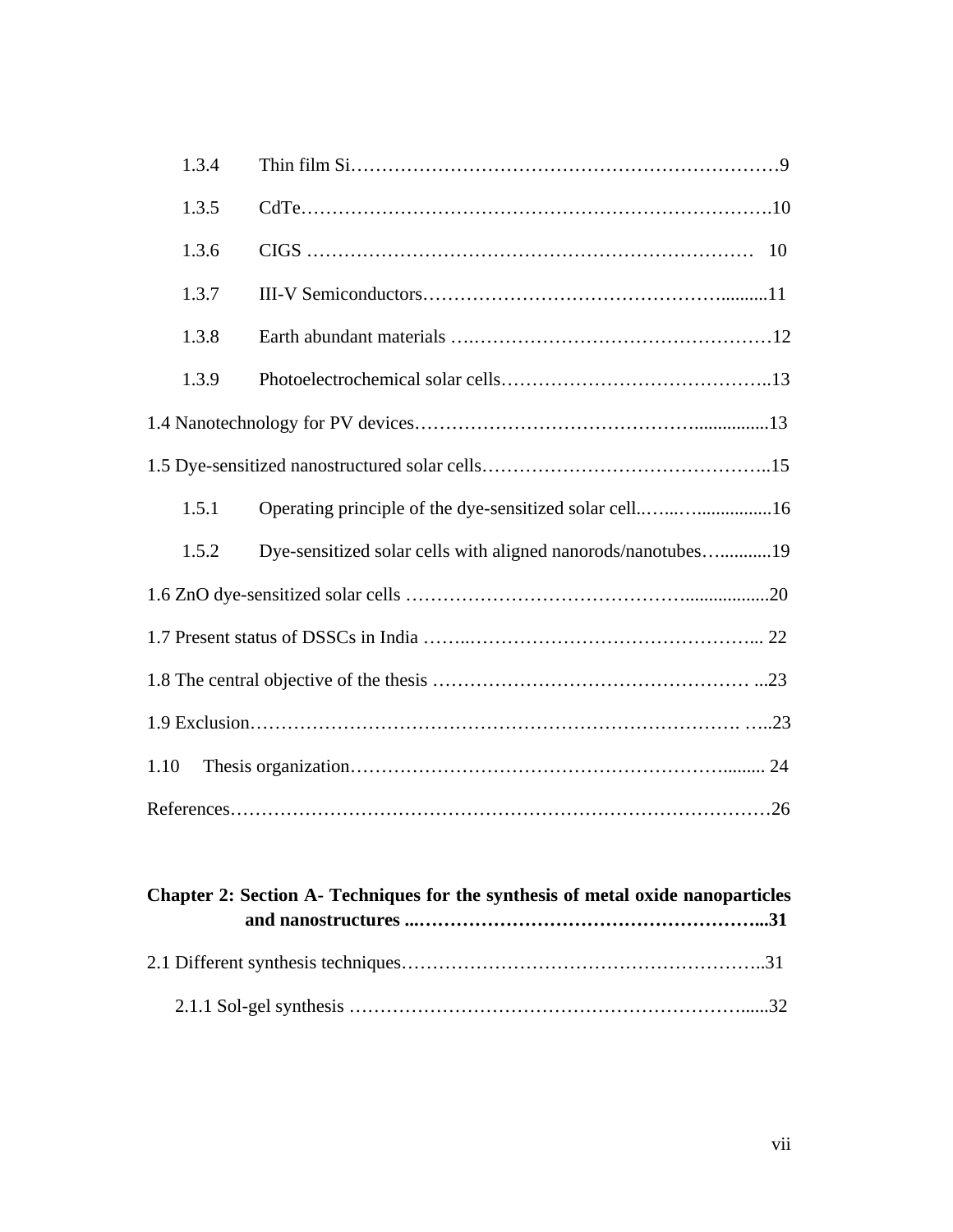| 2.6 High resolution transmission electron microscopy (HRTEM) 51 |  |  |
|-----------------------------------------------------------------|--|--|
|                                                                 |  |  |
|                                                                 |  |  |
|                                                                 |  |  |
|                                                                 |  |  |
|                                                                 |  |  |
|                                                                 |  |  |
|                                                                 |  |  |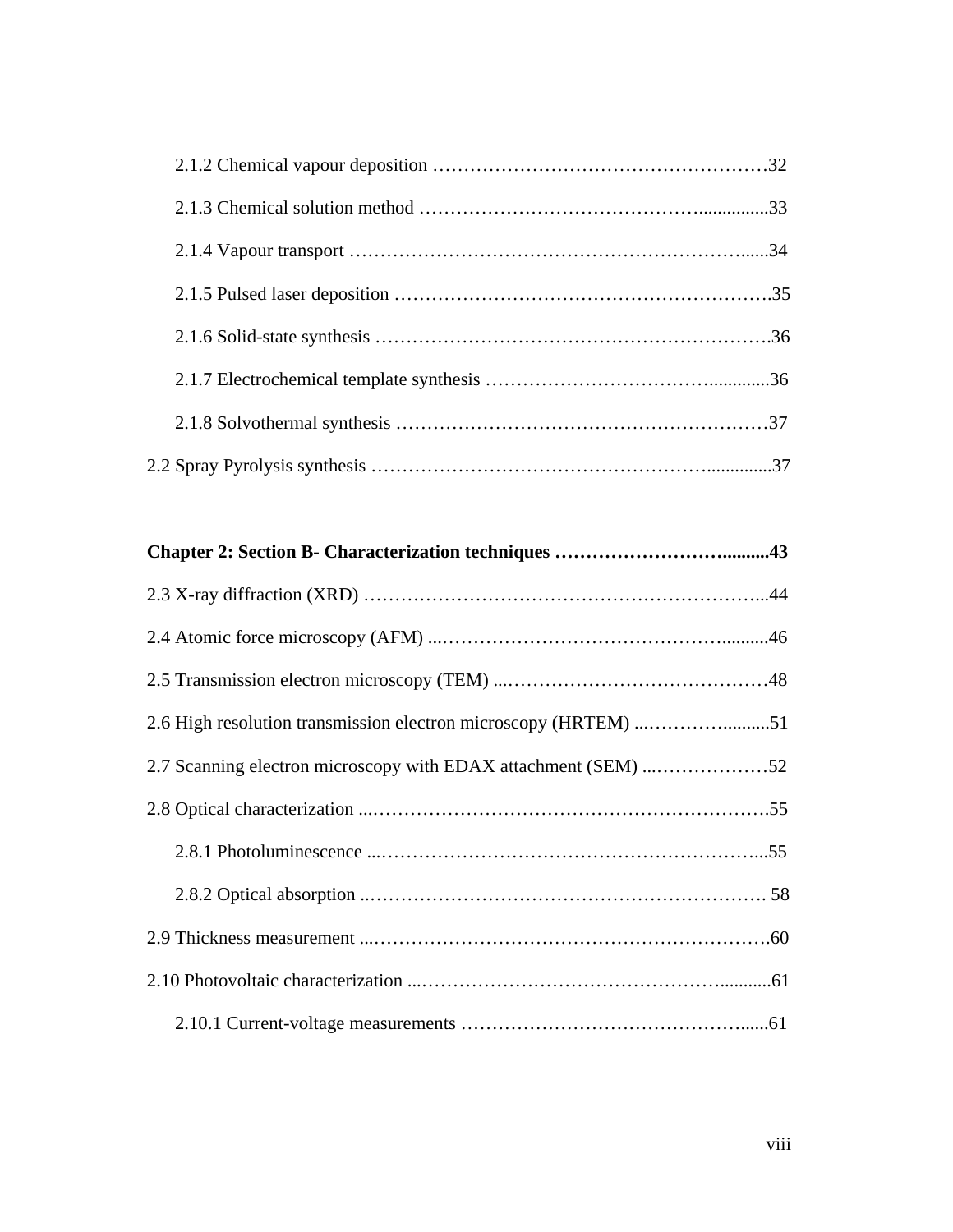| Chapter 3: Synthesis & characterization of ZnO nanoparticles: Effect of applied                                               |
|-------------------------------------------------------------------------------------------------------------------------------|
|                                                                                                                               |
|                                                                                                                               |
|                                                                                                                               |
| 3.3.1 ZnO nanoparticles                                                                                                       |
|                                                                                                                               |
|                                                                                                                               |
|                                                                                                                               |
|                                                                                                                               |
|                                                                                                                               |
|                                                                                                                               |
|                                                                                                                               |
|                                                                                                                               |
| Chapter 4: Vertically aligned ZnO nanorods & nanostructured thin films via<br>self-assembled spray pyrolyzed nanoparticles 82 |
|                                                                                                                               |

| 4.2.2 Vertical ZnO nanorod preparation through CoSP process  86 |  |
|-----------------------------------------------------------------|--|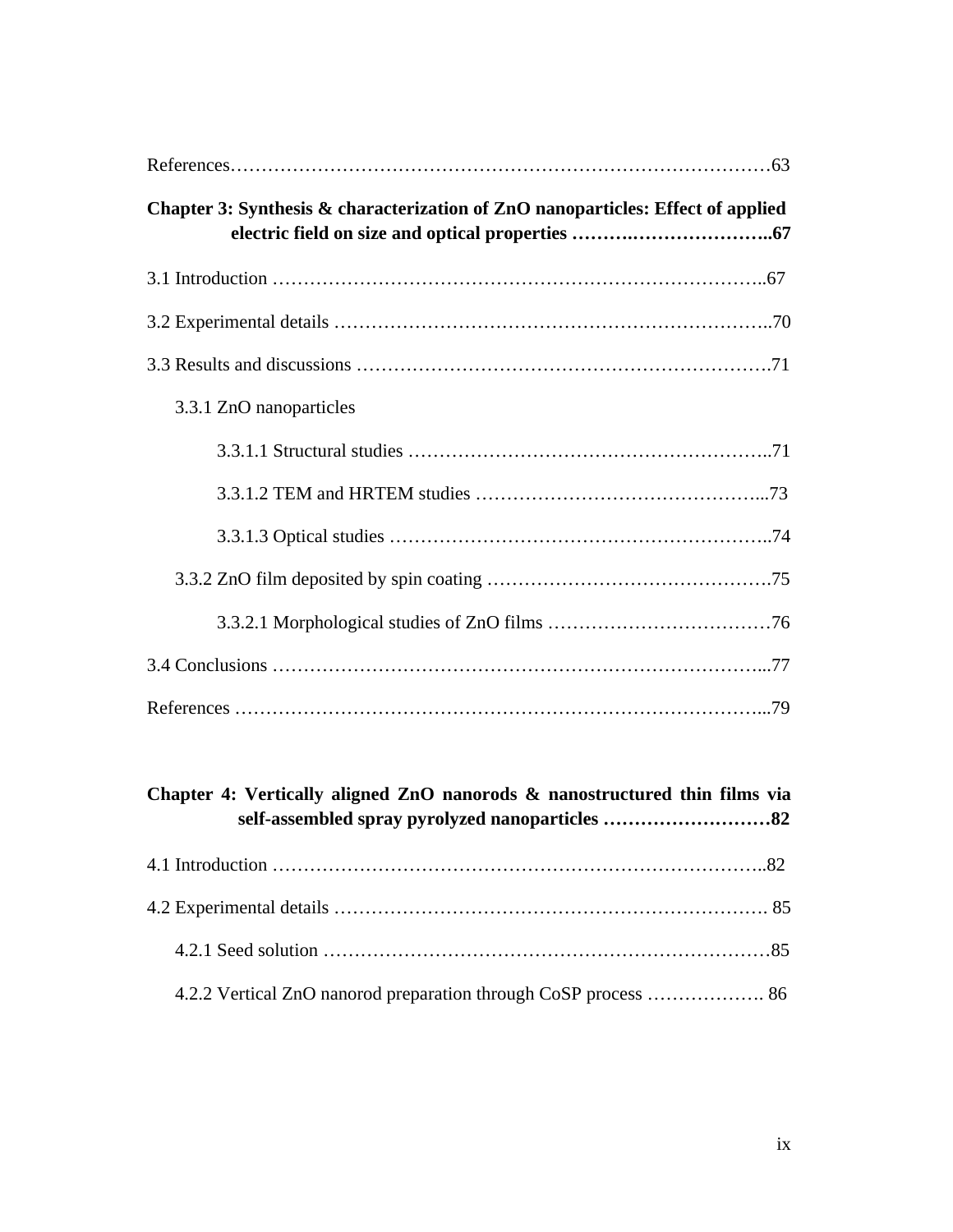| 4.3.1.4 Effect of seed layer, annealing temperature, substrate material and |
|-----------------------------------------------------------------------------|
|                                                                             |
|                                                                             |
|                                                                             |
|                                                                             |
|                                                                             |
|                                                                             |
|                                                                             |
|                                                                             |

| Chapter 5: Al-doped ZnO nanoparticles & nanorods: Effect of seed layer on self- |  |
|---------------------------------------------------------------------------------|--|
|                                                                                 |  |
|                                                                                 |  |
|                                                                                 |  |
|                                                                                 |  |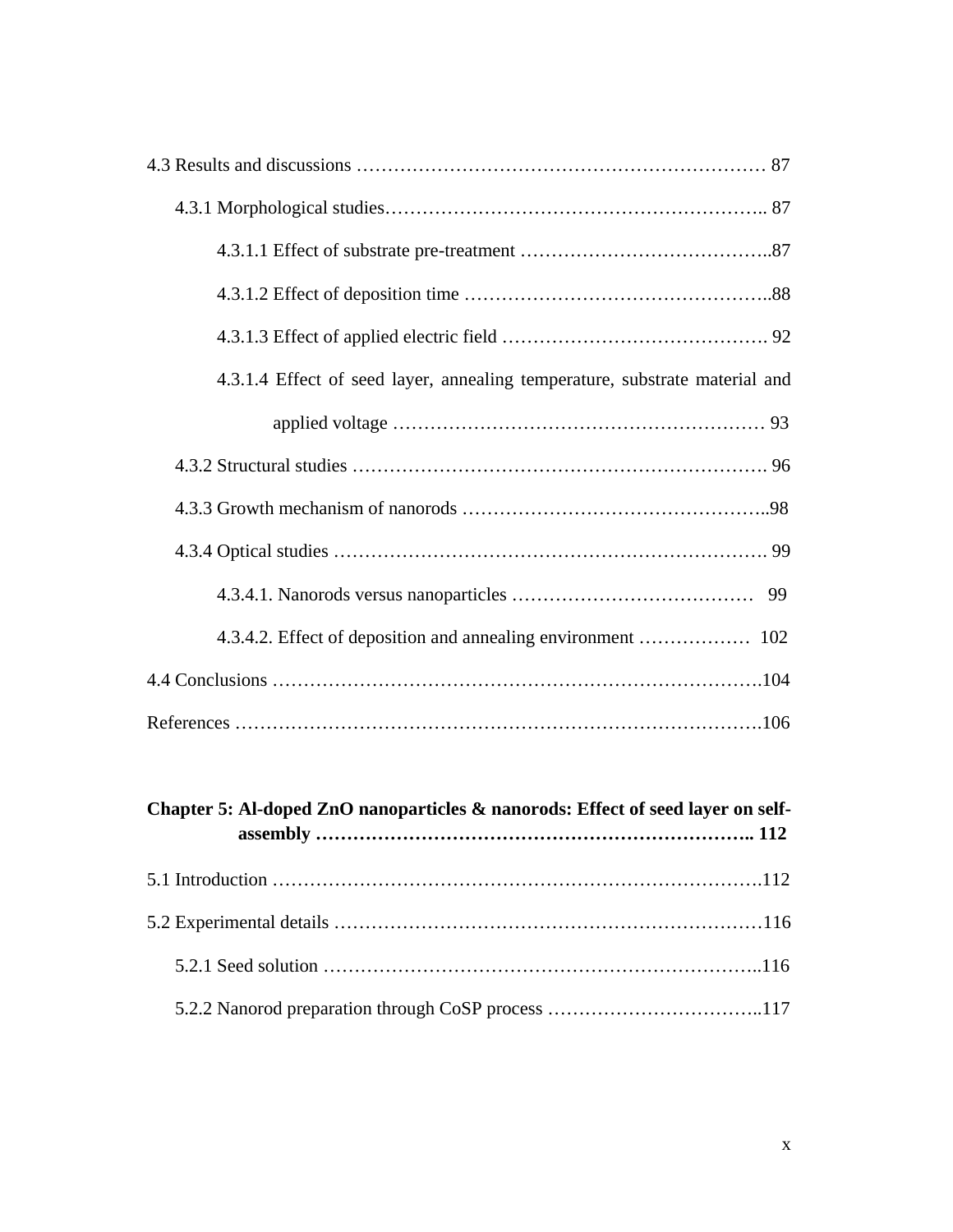## Chapter 6: Anatase TiO<sub>2</sub> hollow microspheres: Effect of applied electric field **…………………………………………………………………………129**  6.1 Introduction …………………………………………………………………… 129 6.2 Experimental details ……………………………………………………………132 6.3 Results and discussions ………………………………………………………...133 6.3.1 Effect of precursor concentration ……………………………………….. 133 6.3.1.1 Morphological studies ……………………………………………133 6.3.1.2 Optical studies ……………………………………………………135 6.3.2 Effect of applied voltage …………………………………………………136 6.3.2.1 Morphological studies ……………………………………………136 6.3.2.2 Optical studies ……………………………………………………137 6.3.2.3 Structural studies …………………………………………………138